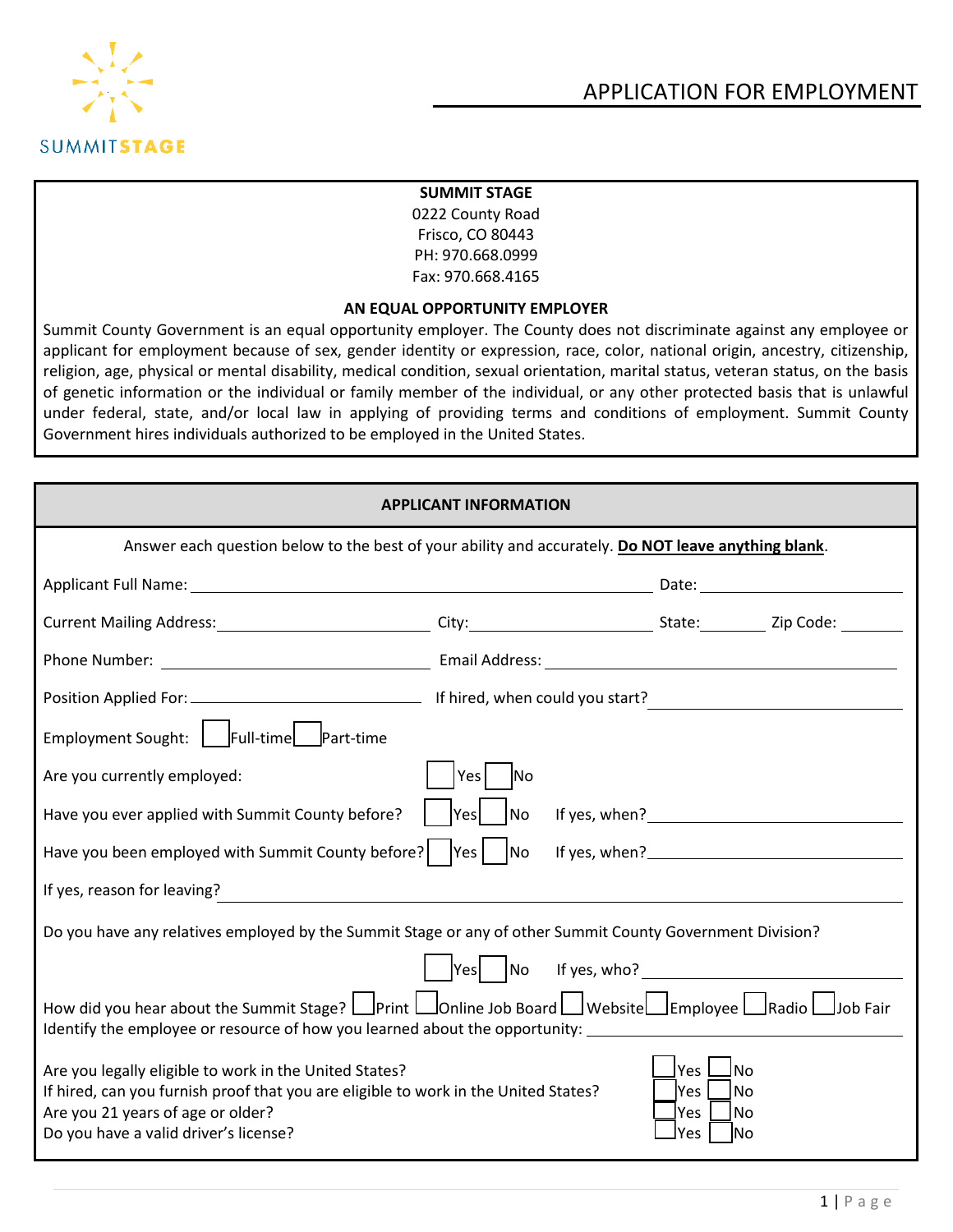# **PREVIOUS ADDRESSES** List your addresses of residency for the past 3 years. Current Street Address City State & Zip Code How long? yr./mo. Street Address City State & Zip Code How long? yr./mo. Street Address City State & Zip Code How long? yr./mo. Street Address City State & Zip Code How long? yr./mo.

## **SPECIAL SKILLS** What skills or additional training do you have related to the job for which you are applying? (including licenses, certificates, and/or registrations): What machines or equipment can you operate that are related to the job for which you are applying? What Microsoft Office applications or Computer Programs are you familiar with, and what is your proficiency?

| <b>JOB REQUIREMENTS</b>                                                                                                                                                        |  |  |  |  |  |
|--------------------------------------------------------------------------------------------------------------------------------------------------------------------------------|--|--|--|--|--|
| Is there any reason you might be unable to perform the functions of the job for which you have applied as described in the<br>attached job description?<br> Yes <br><b>INo</b> |  |  |  |  |  |
| If yes, please explain:                                                                                                                                                        |  |  |  |  |  |

|                                       | <b>EDUCATION</b>    |              |                 |
|---------------------------------------|---------------------|--------------|-----------------|
| Indicate the highest grade completed. |                     |              |                 |
| Grade:                                | <b>High School:</b> |              | <b>College:</b> |
| Last School Attended:                 |                     | City, State: |                 |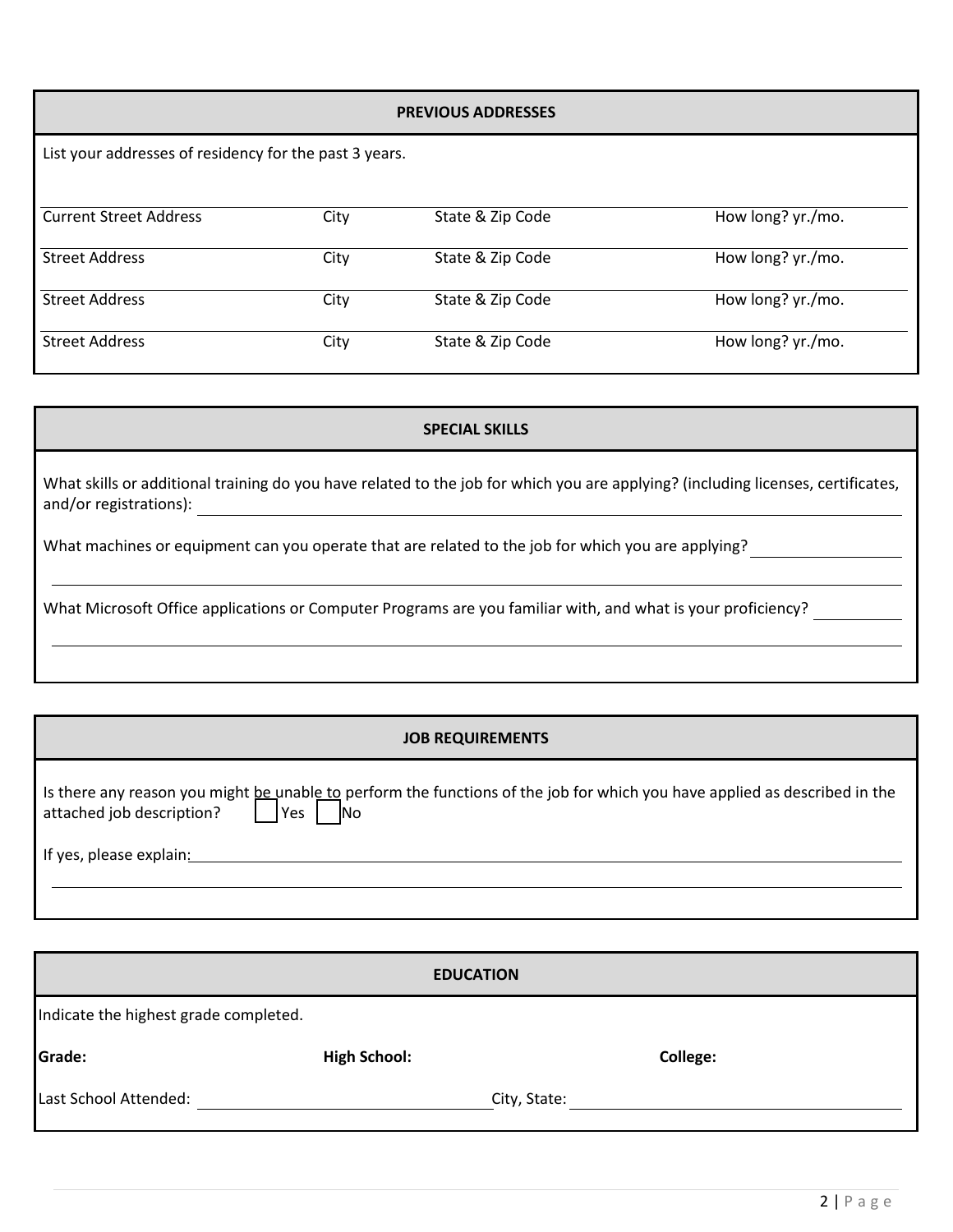| <b>WORK HISTORY</b>                                                                                                                                                                                                                                                                                                                                                                                                                                                                                                                                                                                                                                                                        |                                                                                                                                                           |  |  |  |  |
|--------------------------------------------------------------------------------------------------------------------------------------------------------------------------------------------------------------------------------------------------------------------------------------------------------------------------------------------------------------------------------------------------------------------------------------------------------------------------------------------------------------------------------------------------------------------------------------------------------------------------------------------------------------------------------------------|-----------------------------------------------------------------------------------------------------------------------------------------------------------|--|--|--|--|
| Begin with present or most recent position. List work experience for the PAST 10 YEARS and account for any gaps in<br>employment including times of unemployment, school, etc. Attach an additional page if more space is needed.                                                                                                                                                                                                                                                                                                                                                                                                                                                          |                                                                                                                                                           |  |  |  |  |
| Includes vehicles having a GVWR of 26,001 lbs. or more, vehicles designed to transport 16 or more passengers (including the driver), or<br>any size vehicle used to transport hazardous materials in a quantity requiring placarding.<br>*The Federal Motor Carrier Safety Regulations (FMCSRs) apply to anyone operating a motor vehicle on a highway in interstate commerce<br>to transport passengers or property when the vehicle: (1) weighs or has a GVWR of 10,001 pounds or more, (2) is designed or used to<br>transport more than 8 passengers (including the driver), OR (3) is of any size and is used to transport hazardous materials in a quantity<br>requiring placarding. |                                                                                                                                                           |  |  |  |  |
| <b>EMPLOYER #1</b><br>Name of Employer:                                                                                                                                                                                                                                                                                                                                                                                                                                                                                                                                                                                                                                                    |                                                                                                                                                           |  |  |  |  |
| Address:                                                                                                                                                                                                                                                                                                                                                                                                                                                                                                                                                                                                                                                                                   | Supervisor:                                                                                                                                               |  |  |  |  |
| City, State, Zip Code:                                                                                                                                                                                                                                                                                                                                                                                                                                                                                                                                                                                                                                                                     | Dates of Employment:<br>To:<br>From:                                                                                                                      |  |  |  |  |
| Telephone:                                                                                                                                                                                                                                                                                                                                                                                                                                                                                                                                                                                                                                                                                 | Pay (start and final):                                                                                                                                    |  |  |  |  |
| Title:                                                                                                                                                                                                                                                                                                                                                                                                                                                                                                                                                                                                                                                                                     | Ino<br><b>Yes</b><br>May we contact this employer?                                                                                                        |  |  |  |  |
| Duties:                                                                                                                                                                                                                                                                                                                                                                                                                                                                                                                                                                                                                                                                                    | Reason For Leaving:                                                                                                                                       |  |  |  |  |
| Were you subject to the *FMCSRs while Employed?                                                                                                                                                                                                                                                                                                                                                                                                                                                                                                                                                                                                                                            | <b>INo</b><br>Yes                                                                                                                                         |  |  |  |  |
| Was your job designated as a Safety-Sensitive function in any DOT-Regulated mode subject to the Drug and Alcohol Testing Requirements<br>of 49 CFR part 40?<br>Yes<br><b>No</b>                                                                                                                                                                                                                                                                                                                                                                                                                                                                                                            |                                                                                                                                                           |  |  |  |  |
| <b>EMPLOYER #2</b>                                                                                                                                                                                                                                                                                                                                                                                                                                                                                                                                                                                                                                                                         |                                                                                                                                                           |  |  |  |  |
| Name of Employer:<br>Address:                                                                                                                                                                                                                                                                                                                                                                                                                                                                                                                                                                                                                                                              | Supervisor:                                                                                                                                               |  |  |  |  |
| City, State, Zip Code:                                                                                                                                                                                                                                                                                                                                                                                                                                                                                                                                                                                                                                                                     | Dates of Employment:                                                                                                                                      |  |  |  |  |
|                                                                                                                                                                                                                                                                                                                                                                                                                                                                                                                                                                                                                                                                                            | From:<br>To:                                                                                                                                              |  |  |  |  |
| Telephone:                                                                                                                                                                                                                                                                                                                                                                                                                                                                                                                                                                                                                                                                                 | Pay (start and final):                                                                                                                                    |  |  |  |  |
| Title:                                                                                                                                                                                                                                                                                                                                                                                                                                                                                                                                                                                                                                                                                     | May we contact this employer?<br>lYes<br>N٥                                                                                                               |  |  |  |  |
| Duties:                                                                                                                                                                                                                                                                                                                                                                                                                                                                                                                                                                                                                                                                                    | Reason For Leaving:                                                                                                                                       |  |  |  |  |
| Were you subject to the *FMCSRs while Employed?                                                                                                                                                                                                                                                                                                                                                                                                                                                                                                                                                                                                                                            | No.<br>Yes                                                                                                                                                |  |  |  |  |
| of 49 CFR part 40?                                                                                                                                                                                                                                                                                                                                                                                                                                                                                                                                                                                                                                                                         | Was your job designated as a Safety-Sensitive function in any DOT-Regulated mode subject to the Drug and Alcohol Testing Requirements<br><b>No</b><br>Yes |  |  |  |  |
| <b>EMPLOYER #3</b>                                                                                                                                                                                                                                                                                                                                                                                                                                                                                                                                                                                                                                                                         |                                                                                                                                                           |  |  |  |  |
| Name of Employer:<br>Address:                                                                                                                                                                                                                                                                                                                                                                                                                                                                                                                                                                                                                                                              | Supervisor:                                                                                                                                               |  |  |  |  |
| City, State, Zip Code:                                                                                                                                                                                                                                                                                                                                                                                                                                                                                                                                                                                                                                                                     | Dates of Employment:<br>From:<br>To:                                                                                                                      |  |  |  |  |
| Telephone:                                                                                                                                                                                                                                                                                                                                                                                                                                                                                                                                                                                                                                                                                 | Pay (start and final):                                                                                                                                    |  |  |  |  |
| Title:                                                                                                                                                                                                                                                                                                                                                                                                                                                                                                                                                                                                                                                                                     | _No<br><b>Yes</b><br>May we contact this employer?                                                                                                        |  |  |  |  |
| Reason For Leaving:<br>Duties:                                                                                                                                                                                                                                                                                                                                                                                                                                                                                                                                                                                                                                                             |                                                                                                                                                           |  |  |  |  |
| Were you subject to the *FMCSRs while Employed?                                                                                                                                                                                                                                                                                                                                                                                                                                                                                                                                                                                                                                            | Yes<br>No                                                                                                                                                 |  |  |  |  |
| of 49 CFR part 40?                                                                                                                                                                                                                                                                                                                                                                                                                                                                                                                                                                                                                                                                         | Was your job designated as a Safety-Sensitive function in any DOT-Regulated mode subject to the Drug and Alcohol Testing Requirements<br>Yes<br><b>No</b> |  |  |  |  |
|                                                                                                                                                                                                                                                                                                                                                                                                                                                                                                                                                                                                                                                                                            |                                                                                                                                                           |  |  |  |  |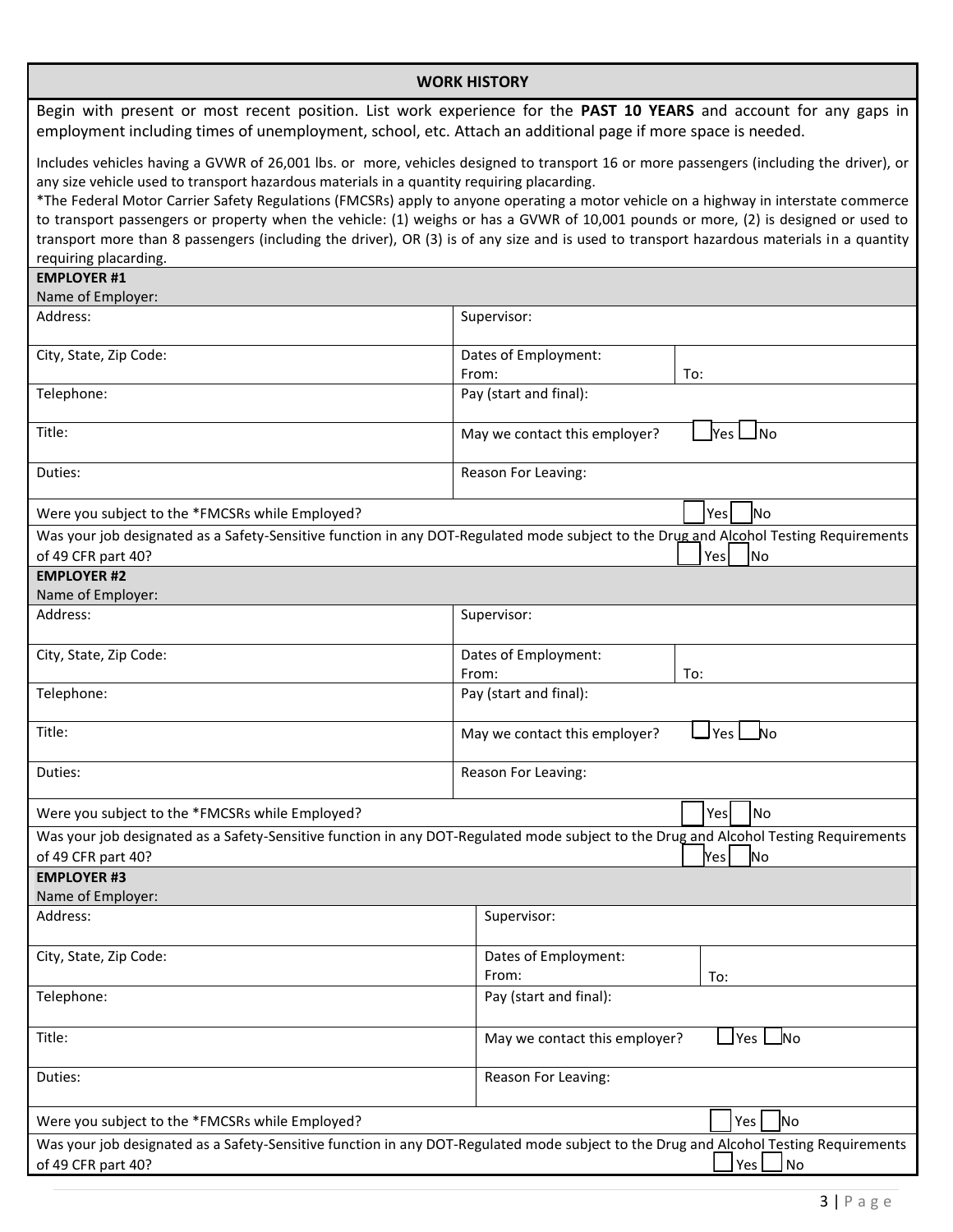| <b>EMPLOYER #4</b>                              |                                                                                                                                                    |
|-------------------------------------------------|----------------------------------------------------------------------------------------------------------------------------------------------------|
| Name of Employer:                               |                                                                                                                                                    |
| Address:                                        | Supervisor:                                                                                                                                        |
| City, State, Zip Code:                          | Dates of Employment:                                                                                                                               |
|                                                 | From:<br>To:                                                                                                                                       |
| Telephone:                                      | Pay (start and final):                                                                                                                             |
| Title:                                          | l Yes<br><u>J</u> No<br>May we contact this employer?                                                                                              |
| Duties:                                         | Reason For Leaving:                                                                                                                                |
| Were you subject to the *FMCSRs while Employed? | No<br>Yes                                                                                                                                          |
| of 49 CFR part 40?                              | Was your job designated as a Safety-Sensitive function in any DOT-Regulated mode subject to the Drug and Alcohol Testing Requirements<br>Yes<br>No |
| <b>EMPLOYER #5</b>                              |                                                                                                                                                    |
| Name of Employer:                               |                                                                                                                                                    |
| Address:                                        | Supervisor:                                                                                                                                        |
| City, State, Zip Code:                          | Dates of Employment:                                                                                                                               |
|                                                 | From:<br>To:                                                                                                                                       |
| Telephone:                                      | Pay (start and final):                                                                                                                             |
| Title:                                          | JNo<br><u> </u> YesL<br>May we contact this employer?                                                                                              |
| Duties:                                         | Reason For Leaving:                                                                                                                                |
| Were you subject to the *FMCSRs while Employed? | No<br>Yes                                                                                                                                          |
|                                                 | Was your job designated as a Safety-Sensitive function in any DOT-Regulated mode subject to the Drug and Alcohol Testing Requirements              |
| of 49 CFR part 40?                              | Yes<br>lNo                                                                                                                                         |
| <b>EMPLOYER #6</b><br>Name of Employer:         |                                                                                                                                                    |
| Address:                                        | Supervisor:                                                                                                                                        |
| City, State, Zip Code:                          | Dates of Employment:<br>From:<br>To:                                                                                                               |
| Telephone:                                      | Pay (start and final):                                                                                                                             |
| Title:                                          | $\mathsf{Yes}$<br>$\blacksquare$<br>May we contact this employer?                                                                                  |
| Duties:                                         | Reason For Leaving:                                                                                                                                |
| Were you subject to the *FMCSRs while Employed? | No<br>Yes                                                                                                                                          |
|                                                 | Was your job designated as a Safety-Sensitive function in any DOT-Regulated mode subject to the Drug and Alcohol Testing Requirements              |
| of 49 CFR part 40?                              | Yes<br>No)                                                                                                                                         |

### **\*\*Attach an additional page if more space is needed\*\***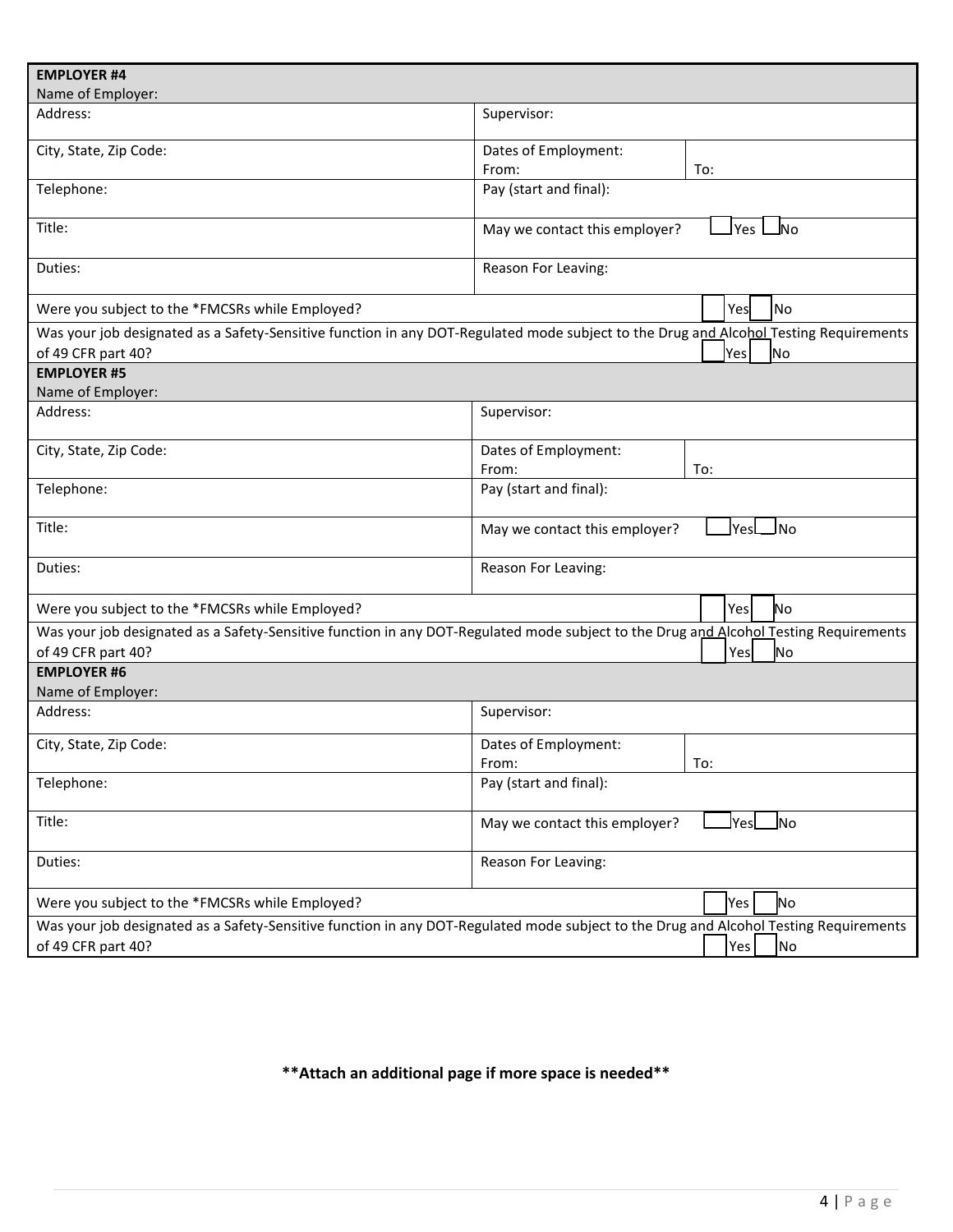| <b>ACCIDENT RECORD</b><br>FOR PAST 3 YEARS OR MORE (ATTACH SHEET IF MORE SPACE NEEDED) IF NONE, WRITE NONE                        |  |  |  |  |  |  |
|-----------------------------------------------------------------------------------------------------------------------------------|--|--|--|--|--|--|
| Hazardous<br>Nature of Accident<br>Material<br><b>Fatalities</b><br>Injuries<br><b>Dates</b><br>(Head-on, Rear-end, Etc.<br>Spill |  |  |  |  |  |  |
| Last Accident                                                                                                                     |  |  |  |  |  |  |
| Previous                                                                                                                          |  |  |  |  |  |  |
| Previous                                                                                                                          |  |  |  |  |  |  |

| <b>TRAFFIC CONVICTIONS AND FORFEITURES</b>                               |                           |  |  |  |  |  |  |  |
|--------------------------------------------------------------------------|---------------------------|--|--|--|--|--|--|--|
| FOR THE PAST 3 YEARS (OTHER THAN PARKING VIOLATIONS) IF NONE, WRITE NONE |                           |  |  |  |  |  |  |  |
| Location                                                                 | Penalty<br>Charge<br>Date |  |  |  |  |  |  |  |
|                                                                          |                           |  |  |  |  |  |  |  |
|                                                                          |                           |  |  |  |  |  |  |  |
|                                                                          |                           |  |  |  |  |  |  |  |

| <b>EXPERIENCE AND QUALIFICATIONS - DRIVER</b> |       |                                                                       |  |  |  |  |  |  |
|-----------------------------------------------|-------|-----------------------------------------------------------------------|--|--|--|--|--|--|
| ATTACH A SHEET IF MORE SPACE IS NEEDED        |       |                                                                       |  |  |  |  |  |  |
| <b>Driver Licenses</b>                        | State | <b>Endorsements</b><br><b>Expiration Date</b><br>Class<br>License No. |  |  |  |  |  |  |
| of Permits held                               |       |                                                                       |  |  |  |  |  |  |
| in the past 3                                 |       |                                                                       |  |  |  |  |  |  |
| vears                                         |       |                                                                       |  |  |  |  |  |  |

| <b>DRIVING EXPERIENCE</b>     |            |           |                          |             |               |                 |
|-------------------------------|------------|-----------|--------------------------|-------------|---------------|-----------------|
|                               |            |           |                          | Dates       | Approx. Total |                 |
| Class of Equip.               |            |           | Circle Type of Equipment | From: mo/yr | To: $mo/yr$   | Number of Miles |
| <b>Straight Truck</b>         | Yes.       | No        | Van, Tank, Dump, Refer   |             |               |                 |
| <b>Tractor and Semi-Truck</b> | lYes.      | No        | Van, Tank, Dump, Refer   |             |               |                 |
| Tractor - Two Trailers        | <b>Yes</b> | No        | Van, Tank, Dump, Refer   |             |               |                 |
| Tractor - Three Trailers      | Yes.       | No        | Van, Tank, Dump, Refer   |             |               |                 |
| Motorcoach - School Bus       | <b>Yes</b> | <b>No</b> | More than 15 Passengers  |             |               |                 |
| Motorcoach - School Bus       | Yes        | lNo       | More than 7 Passengers   |             |               |                 |
| Other                         |            |           |                          |             |               |                 |

| <b>MOTOR VEHICLE RECORDS HISTORY</b>                                                                                             |            |
|----------------------------------------------------------------------------------------------------------------------------------|------------|
| Have you ever been denied a license, permit or privilege to operate a vehicle?<br>If yes, please provide details: ______________ | Yes<br>INo |
| Has any license, permit or privilege ever been suspended or revoked?<br>If yes, please provide details:                          |            |
| List states operated in for last 5 years:                                                                                        |            |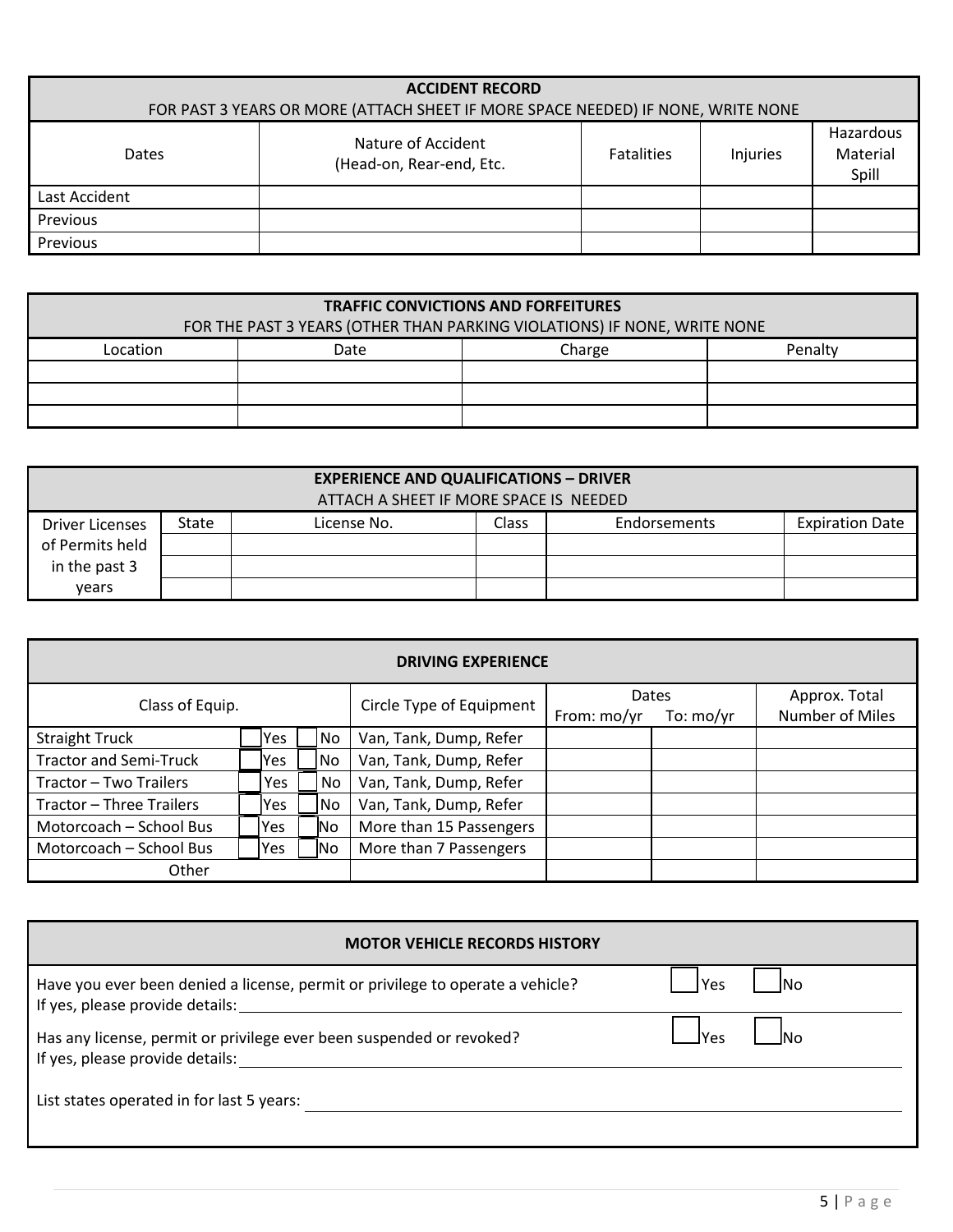List any special courses or trainings completed that will help you as a driver:

Do you hold any safe driving awards and if so from whom?

List any trucking, transportation or other experience that may help in your work for Summit Stage:

| <b>REFERENCES</b>                                                                                                                                                                                                             |                                                                  |       |  |       |  |  |  |  |
|-------------------------------------------------------------------------------------------------------------------------------------------------------------------------------------------------------------------------------|------------------------------------------------------------------|-------|--|-------|--|--|--|--|
| May we contact your current employer for reference?<br>JNo<br><b>Yes</b><br>Have you ever been fired or asked to resign from a job?<br>lNo<br>Yes<br>If yes, please explain:<br><u> 1989 - Andrea Andrew Maria (h. 1989).</u> |                                                                  |       |  |       |  |  |  |  |
|                                                                                                                                                                                                                               |                                                                  |       |  |       |  |  |  |  |
|                                                                                                                                                                                                                               | Provide three (3) professional references (excluding relatives). |       |  |       |  |  |  |  |
| Name                                                                                                                                                                                                                          | Company                                                          | Title |  | Phone |  |  |  |  |
| 2.                                                                                                                                                                                                                            |                                                                  |       |  |       |  |  |  |  |
| 3.                                                                                                                                                                                                                            |                                                                  |       |  |       |  |  |  |  |
|                                                                                                                                                                                                                               |                                                                  |       |  |       |  |  |  |  |

#### **TO BE READ AND SIGNED BY APPLICANT**

I certify that all information and material provided for my application is true. I understand that any false statement or omission made herein or during interview is sufficient reason for rejection of this application or termination of subsequent employment regardless of date of discovery.

I understand that information I provide regarding current and/or previous employers may be used, and those employer(s) will be contacted for the purpose of investigating my safety performance history as required by DOT and FTA regulations. I understand that any offer of employment is conditional upon successful completion of Summit Stage's pre-employment screening process. This includes a background check, work history, reference checks, DOT physical, drug test and any other related testing. The Summit Stage reserves the right to rescind a job offer at anytime.

I understand that this application or subsequent employment is not intended to constitute a contract of employment, either express or implied. If hired, your employment with Summit Stage is, at all times, at-will. As such, you will be free to terminate your employment at any time, with or without cause or advance notice.

*I have read, understand and consent to the above statements. This certifies that this application was completed by me, and that all entries and information herein are true to the best of my knowledge.*

Signature: Date: Date: Date: Date: Date: Date: Date: Date: Date: Date: Date: Date: Date: Date: Date: Date: Date: Date: Date: Date: Date: Date: Date: Date: Date: Date: Date: Date: Date: Date: Date: Date: Date: Date: Date: D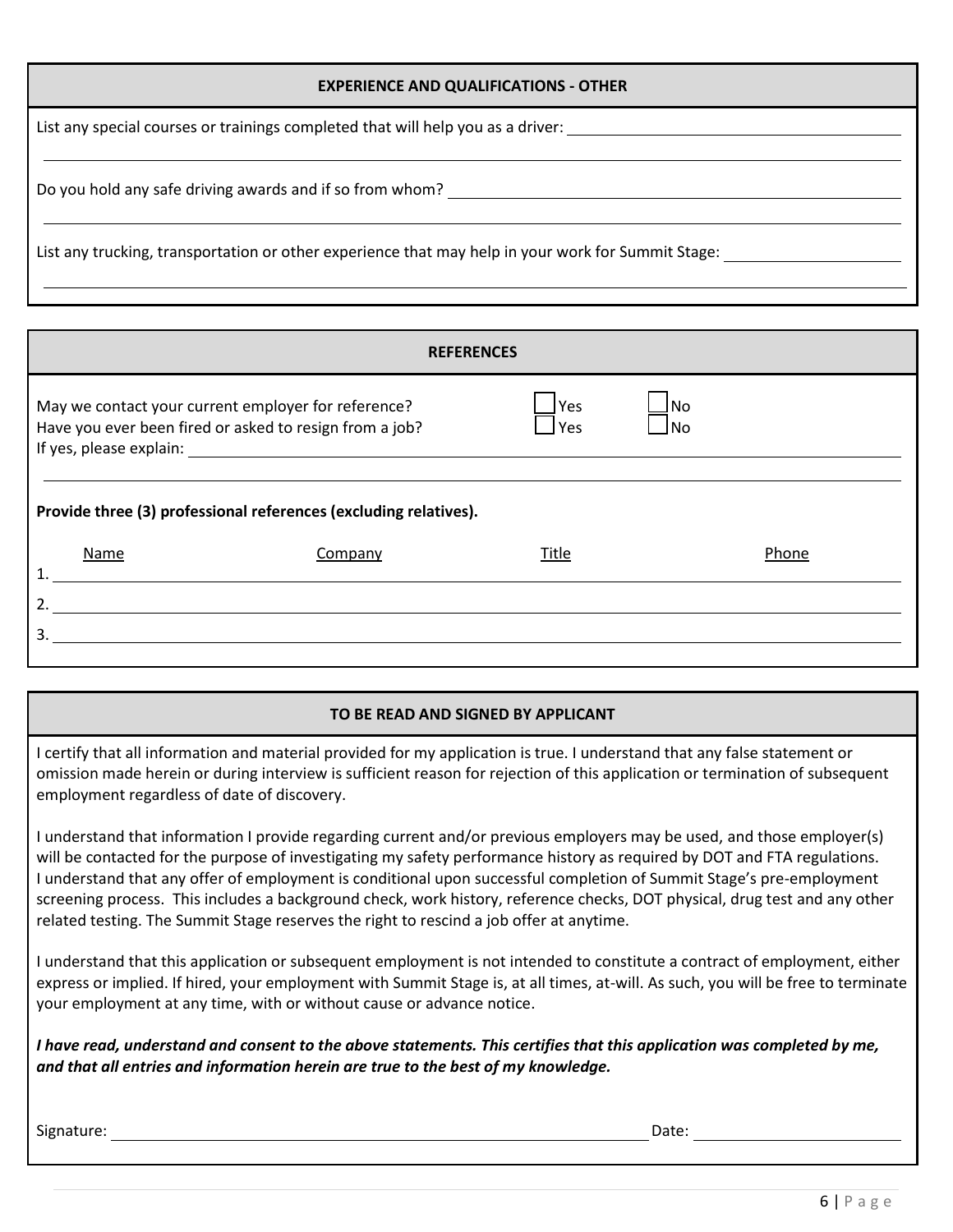#### **APPLICANT DRUG TESTING ACKNOWLEDGMENT**

I understand that as part of my application for employment I must successfully complete a USDOT drug test as required by 49 CFR parts 40 & 655. I understand that a negative test result is required before I will be able to perform a safety sensitive function. Participation in the federal drug and alcohol testing program is a condition of employment.

I also certify that I have not refused to be tested or had a positive drug test result on a Federal pre-employment drug test in the past 3 years.

| Signature of Applicant | Date |
|------------------------|------|
|                        |      |

Witness **Date**